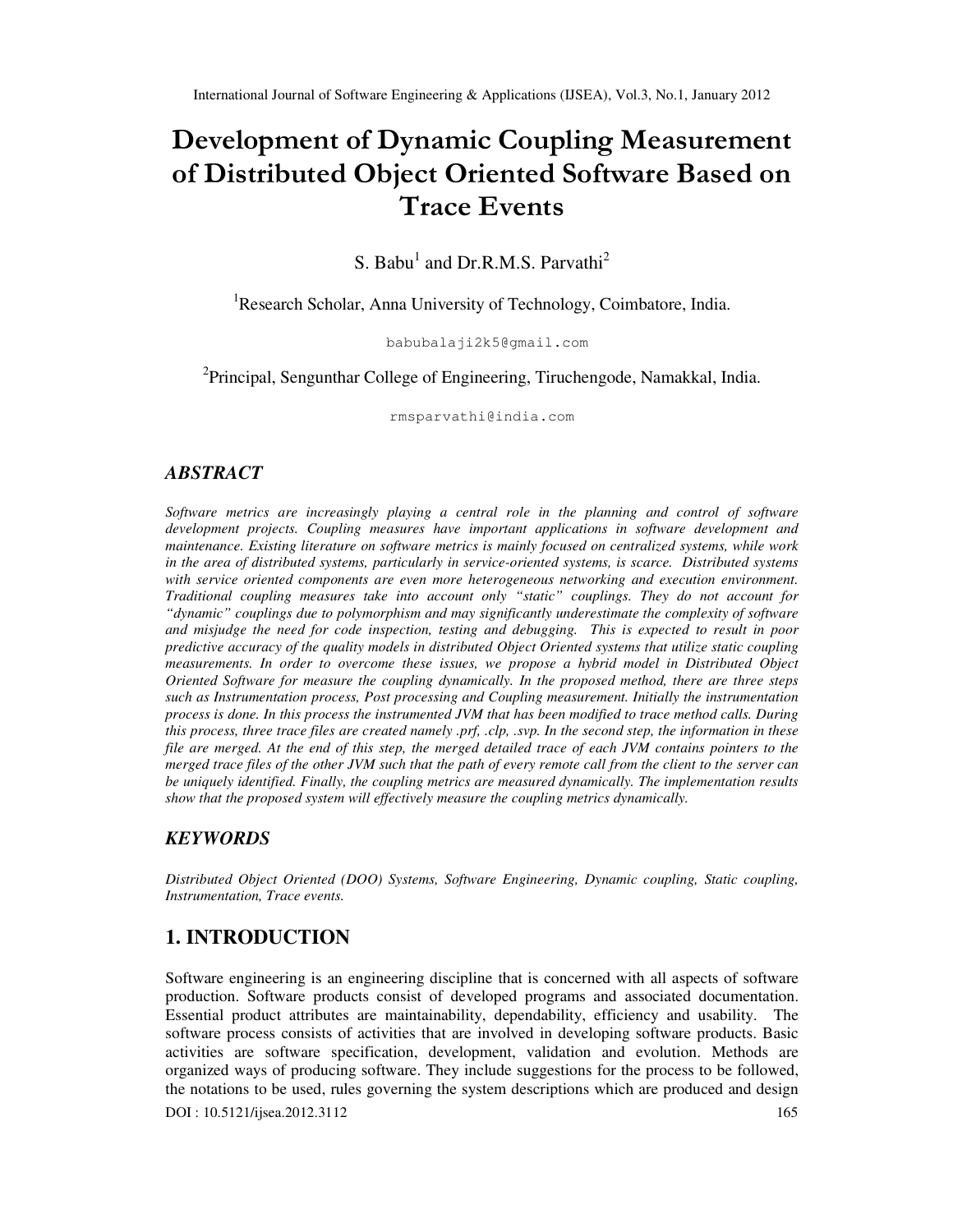International Journal of Software Engineering & Applications (IJSEA), Vol.3, No.1, January 2012 guidelines. Object-oriented technology is built upon a sound engineering foundation, whose elements are collectively called the object model [1]. This model encompasses many useful software construction features such as abstraction, encapsulation, modularity, inheritance, typing, genericity and dynamic binding. Therefore, object model is useful for understanding problems, communicating with application experts and modeling complex enterprises into a software design [2]. This technology also helps to promote software reusability, maintainability, reliability and performance [3].The popularity of the internet coupled with advances in local area network and high speed network technologies have introduced many new distributed applications. Examples include software in the area of computer supported collaborative work, airline and hotel reservation systems, and banking systems - to name just a few. Object-oriented techniques are often used to cope with the complexity of developing these software systems which have come to be known as distributed object-oriented software systems (DOOSS) [4].

Distributed systems have also become increasingly common as more and more organizations use networks to share resources, enhance communication and increase performance. Examples of these systems range from the Internet, to workstations in a local area network within a building, to processors within a single multiprocessor [5]. In a distributed object-oriented application, classes can run on a separate computer within a network system. So, they should be distributed efficiently among different nodes. [6]. A distributed OO application consists mainly of a set of interacting objects; each one runs on a separate computer within a network system. There have been a large number of projects related to the use of object-oriented approaches for the design of problem solving environments for complex applications in various scientific fields [7]. The object model and distributed technologies are being amalgamated [8]. The advantage is obvious: the complexity and dependencies of the entities can make use of the object model in a distributed system to break down the intensive design process into efficient constructs. Many of the concepts of object-oriented programming are currently finding widespread application in loosely coupled distributed systems.

They all adopt the philosophy of a 'uniform' or 'virtual' object space which hides the disjoint address spaces in the network and permits all entities in the system, from the highest level application layers to the lowest level system layers, to be modeled as objects [9]. Moreover, the advanced techniques contributed by COBRA, OLE and WWW have greatly promoted the approach of distributed object technology [10]. In computer science, coupling or dependency is the degree to which each program module relies on each one of the other modules. Coupling is defined as, "the measure of the strength of association established by a connection from one module to another" [11]. Coupling can be defined and precisely measured based on dynamic analysis of systems. We refer to this type of coupling as dynamic coupling [12]. Coupling analysis is a powerful tool for analyzing interactions among components in software. In coupling analysis, two components are coupled if a connection or relationship exists between them. The coupling nature is categorized into different levels. Coupling analysis tries to capture all the attributes of software that are related to relationships among components by defining a theoretical model, and to quantify the coupling levels by defining a set of measures. The theoretical model and the measurement set serve as a foundation for exercising complexity analysis on various problems that are related to the interaction among components. A large number of coupling measures have been defined for object-oriented (OO) systems. [13].

Coupling measures have important applications in software development and maintenance. They are used to help developers, testers and maintainer's reason about software complexity and software quality attributes [14]. The current research on modeling and measuring the relationships among software components through coupling analysis is insufficient. Coupling measures are incomplete in their precision of definition and quantitative computation. In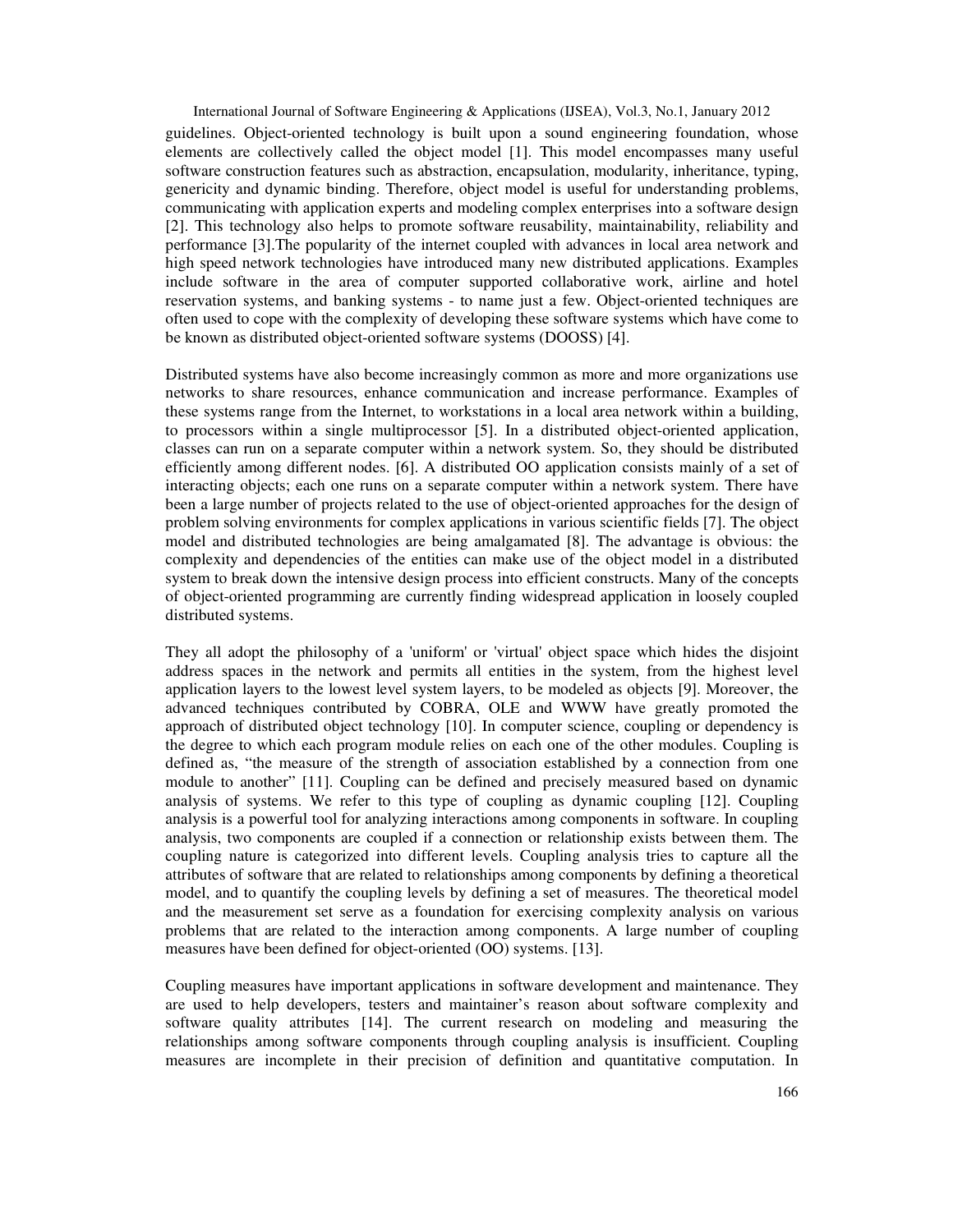International Journal of Software Engineering & Applications (IJSEA), Vol.3, No.1, January 2012 particular, current coupling measures do not reflect the differences in and the connections between design level relationships and implementation level connections. Hence, the way coupling is used to solve problems is not satisfactory. Traditional coupling measures take into account only"static" couplings. They do not account for "dynamic" couplings due to polymorphism and may significantly underestimate the complexity of software and misjudge the need for code inspection, testing and debugging. Due to inheritance, the class of the object sending or receiving a message may be different from the class implementing the corresponding method.

As the use of object-oriented design and programming matures in industry, we observe that inheritance and polymorphism are used more frequently to improve internal reuse in a system and facilitate maintenance. Though no formal survey exists on this matter, this is visible when analyzing the increasing number of open source projects, application frameworks, and libraries. The problem is that the static, coupling measures that represent the core indicators of most reported quality models lose precision as more intensive use of inheritance and dynamic binding occurs. This is expected to result in poorer predictive accuracy of the quality models that utilize static coupling measurement. Static analysis cannot capture all the dimensions of object-level coupling, as features of object-oriented programming such as polymorphism, dynamic binding and inheritance in evaluating the run-time behavior of an application [10]. As per the previous research and experiments, dynamic coupling is more precise than static coupling for systems with unused code [15].

In the proposed system, we are going to calculate the coupling measures dynamically in a Distributed Object Oriented (DOO) system. Dynamic coupling in DOO system means, calculating the coupling dynamically on both clients and server. The rest of the paper is organized as follows: Section 2 deals with some of the recent research works related to the proposed technique. Section 3 explains the Distributed Object Oriented Systems. Section 4 describes the proposed technique for coupling measurement with all necessary mathematical formulations and figures. Section 5 discusses about the experimentation and evaluation results with necessary tables and graphs and section 6 concludes the paper.

# **2. A SURVEY OF RECENT RESEARCH IN THE FIELD**

Kai Qian *et al* [16] have presented a service decoupling metrics for service-oriented distributed software composition. The proposed metrics can be applied in the selection of service component in the service-oriented software design process and to evaluate the service-oriented software as a whole in term of decoupling quality attribute for better software understandability, maintainability, reliability, testability, and reusability.

Benjamin A. Allan *et al*. [17] have described the common component architecture (CCA) which provides a means for software developers to manage the complexity of large scale scientific simulations and to move toward a plug and play environment for high performance computing. In the scientific computing context, component models also promote collaboration using independently developed software, there by allowing particular individuals or groups to focus on the aspects of greatest interest to them. The CCA supports parallel and distributed computing as well as local high performance connections between components in a language-independent manner. The design places minimal requirements on components and thus facilitates the integration of existing code into the CCA environment. The CCA model imposes minimal overhead to minimize the impact on application performance. The focus on high performance distinguishes the CCA from most other component models. The CCA was being applied within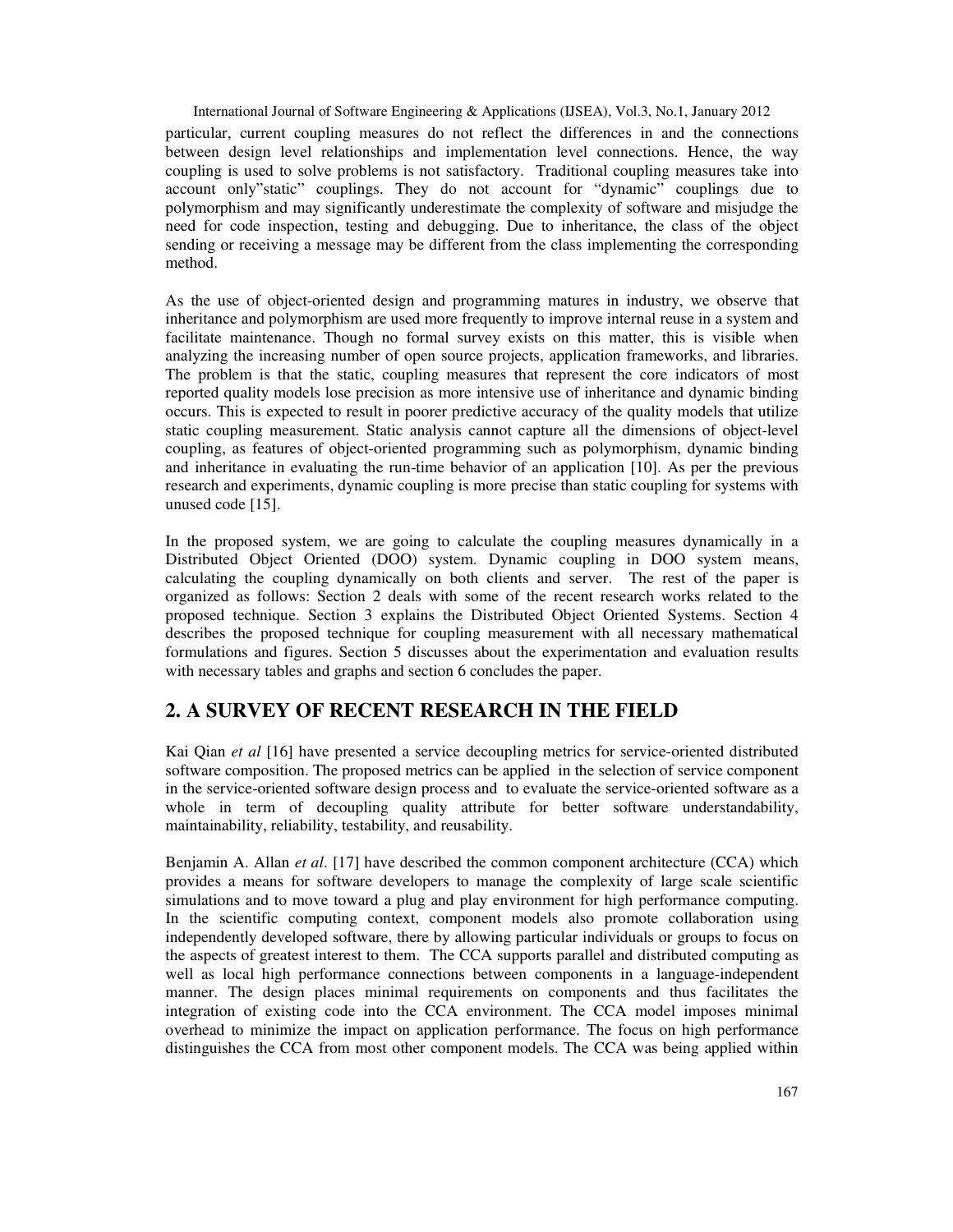International Journal of Software Engineering & Applications (IJSEA), Vol.3, No.1, January 2012 an increasing range of disciplines, including combustion research, global climate simulation, and computational chemistry.

Liguo Yu [18] had presented a method to correlated evolutionary coupling and reference coupling. They studied the evolution of 597 consecutive versions of Linux and measure the evolutionary coupling and reference coupling among 12 kernel modules. They compared 12 pairs of evolutionary coupling data and reference coupling data. The results showed that linear correlation existed between evolutionary coupling and reference coupling. They concluded that in Linux, the dependencies between software components induced via the system architecture had noticeable effects on kernel module co-evolution.

Safwat H. Hamad *et al*. [19] have presented an approach for efficiently restructuring the Distributed Object Oriented software classes in order to be mapped onto target distributed architecture. The proposed methodology consists of a set of consecutive steps. In the first step they used the Distributed Object-Oriented performance (DOOP) model as a technique for the assessment of relationships between system classes. Next, a recursive graph clustering technique were utilized to partition the Object Oriented system into subsystems that have low coupling and were more suitable for distribution. Then, the mapping process is applied to map the generated partitions to the nodes of the target architecture. An experimental case study was done to illustrate the results after applying each step of the proposed approach.

S.K.Mishra *et al*. [20] Due to the constant change in technology, lack of standardization, difficulties of changes and absence of distributed architecture, the business value of legacy systems have become weaker. We cannot undermine the importance of legacy systems because some of their functions are too valuable to be discarded and too expensive to reproduce. The software industry and researchers have recently paid more attention towards the component based software development to enhance the productivity and accelerate time to market. Instead of reimplementing the business critical applications with-in time and resource constraints, the best option is Software Reengineering (SRE) with effective design and architecture which can make the system better for reusability and maintainability. The main motive behind the reengineering is integrating the legacy system with emerging technologies. To achieve these goals, we have proposed a systematic and concrete model named as Component Oriented Reverse Engineering (CORE). It aims to identify and develop reusable software components. By using the reverse engineering techniques; we can extract architectural information and services from legacy system and later on convert these services into components

Pham Thi Quynh *et al*. [21] Service-oriented systems have become popular and presented many advantages in develop and maintain process. The coupling is the most important attribute of services when they are integrated into a system. In this paper, we propose a suite of metrics to evaluate service's quality according to its ability of coupling. We use the coupling metrics to measure the maintainability, reliability, testability, and reusability of services. Our proposed metrics are operated in run-time which bring more exact results.

Byron J. Williams and Jeffrey C. Carver [22] have described in the proposed work a systematic literature review of software architecture change characteristics. The results of the systematic review were used to create the Software Architecture Change Characterization Scheme (SACCS). The proposed report addressed the key areas involved in making changes to software architecture. SACCS's purpose is to identify the characteristics of a software change that would have an impact on the high-level software architecture.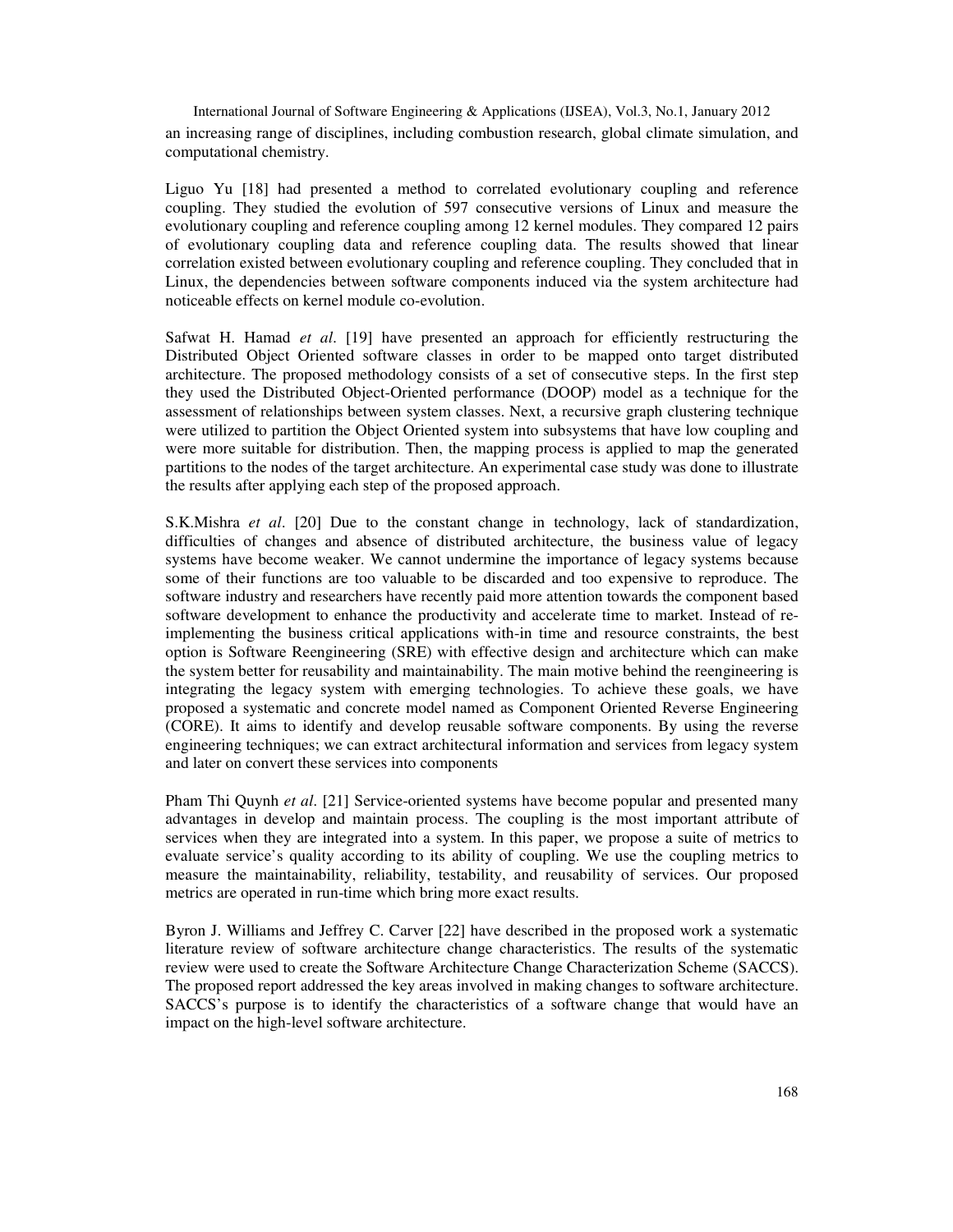International Journal of Software Engineering & Applications (IJSEA), Vol.3, No.1, January 2012 Sandhu et *al*. [26] have proposed that the Metrics is the process by which numbers or symbols are assigned to attributes of entities in the real world in such a way as to describe them according to clearly defined rules. Software metrics were instruments or ways to measuring all the aspect of software product. Those metrics were used throughout a software project to assist in estimation, quality control, productivity assessment, and project control. Object oriented software metrics focus on measurements that were applied to the class and other characteristics. These measurements convey the software engineer to the behavior of the software and how changes can be made that will reduce complexity and improve the continuing capability of the software. Object oriented software metric can be classified in two types static and dynamic. Static metrics were concerned with all the aspects of measuring by static analysis of software and dynamic metrics were concerned with all the measuring aspect of the software at run time. Major work done before, was focusing on static metric. Also some work has been done in the field of dynamic nature of the software measurements. But research in that area was demanding for more work.

# **3. DISTRIBUTED OBJECT ORIENTED SYSTEMS**

A distributed system is one in which components located at networked computers and devices communicate and coordinate their actions by message passing for sharing resources and for distributing computational workload. In a distributed object system, service providers are distributed across a network of systems and are called servers. Clients, who issue requests for those services, are also distributed across a network. A single program can be both a client (issue request) and a server (service request). Clients can issue requests to local and remote servers [8]. A large number of Distributed Object Oriented (DOO) systems have been developed for solving complex problems in various scientific fields. In a distributed object-oriented application, classes can run on a separate computer within a network system. So, they should be distributed efficiently among different nodes. However, the initial design of the DOO application does not necessarily have the best class distribution. In such a case, the DOO software may need to be restructured. The challenge resides in the complexity of interactions between objects [19].

Although these restructuring DOO applications and then mapping the resultant modules to a specific multiprocessor architecture. A distributed OO application consists mainly of a set of interacting objects; each one runs on a separate computer within a network system. There have been a large number of projects related to the use of object-oriented approaches for the design of problem solving environments for complex applications in various scientific fields [7]. The advent and wide adoption of the Java(tm) programming language and environment has provided an opportunity to develop object-oriented techniques on network environment [24]. Designing a DOO application involves an important phase to tune performance by "concretizing" object locations and communication methods [25]. DOO development users can not only develop software products in an object-oriented method but also participate in synchronous/asynchronous collaboration using Object Modeler, Shared Scratchpad and audio communication facility. Largescale client/server applications distribute objects and then execute across multiple machines. A critical step in performance tuning for these distributed applications

is the identification of hot spots where there is extensive remote method invocation (RMI).

The Dynamic Coupling Measure (*DCM* ) of an object (*P*) during a time period, denoted by  $DCM(P)|t$ , is defined [28] as the sum over all program execution steps and the sum over the total number of objects, (*Oi*) , coupled to

$$
DCM(P) \mid t = \sum_{j} \sum_{i} f(ij) X \, gp(\mid O(i \mid)) \tag{1}
$$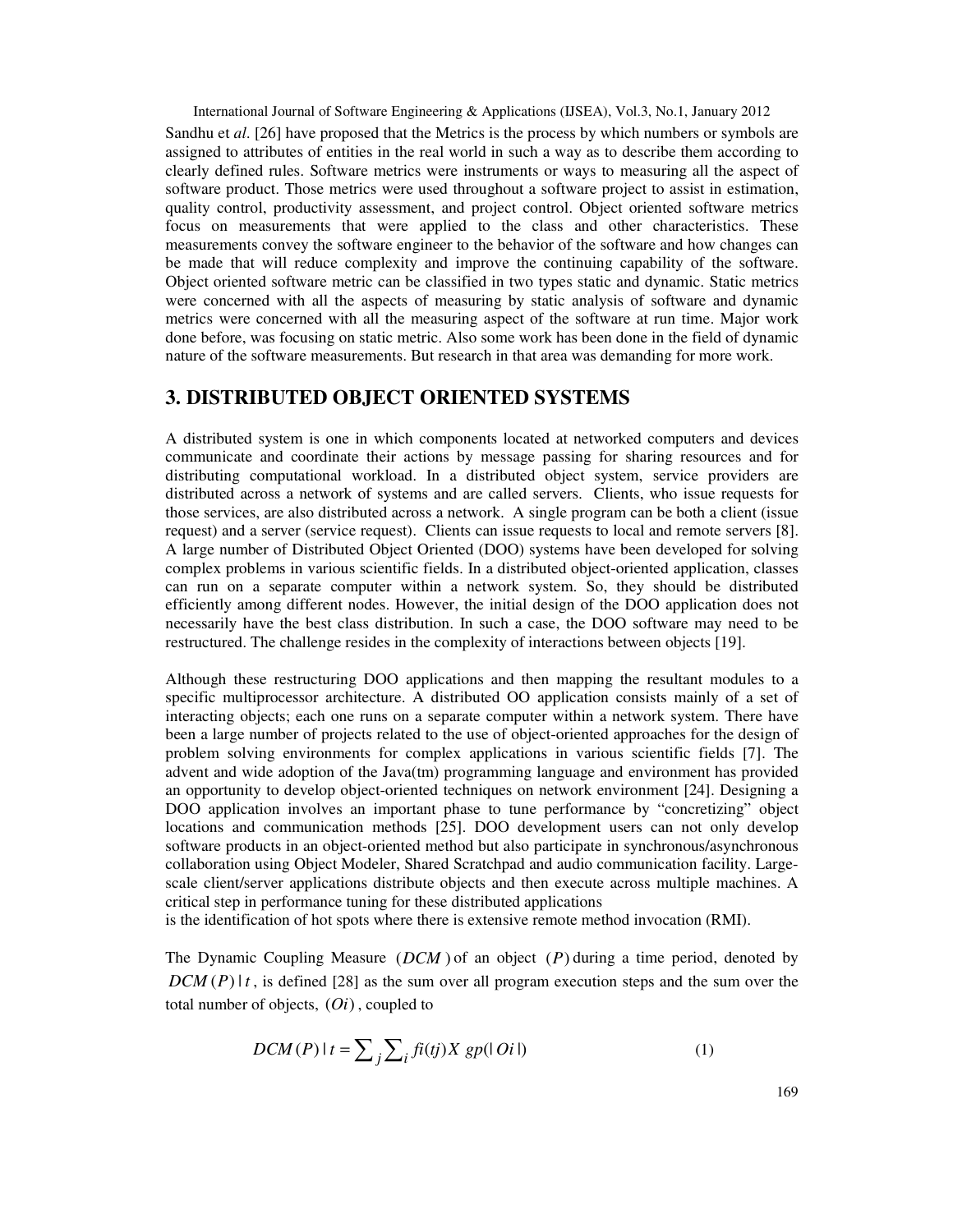International Journal of Software Engineering & Applications (IJSEA), Vol.3, No.1, January 2012 where:  $i = 0,1,2,...$  number of coupled objects,  $\sum_{i=1}^{n} i$  is the sum over the set of objects coupled to *P*, *t* is an ordered sequence of program execution steps  $< t0, \ldots, tj, \ldots, tn$  and  $\sum j$  is the sum over the pro-gram execution steps;  $f_i(t_j)$  assumes values 1 or 0 depending on whether coupling of the i<sup>th</sup> object is active at *tj* or not, *X* denotes normal multiplication and *gp*( $|Oi|$ ) denotes the complexity measure of the i<sup>th</sup> object coupled to. Time units are defined as the individual program steps during program execution. When an object  $P$  is created at some time t (i.e., at some step during program execution)<sup>1</sup>, the default value of  $\mu(P)$  is determined by the (static) class structure.

In the ontological model of [34], a system is a set of things (objects) in which every object is coupled to at least one other object in the set. At the system level, the coupling measure in a time interval *t* is the sum of all measures defined in formula (I) over all the objects of the system, i.e.,

$$
DCM \text{ (system)} \, | \, t = \sum \text{(over all system objects)} \mu(k) \tag{2}
$$

The form of  $gp(|Oi|)$  depends, as observed by Briand et al. [38], on the goal of the measurement. The goal is determined partly by the external attribute or quality we associate with our measure. *DCM* is concerned with the internal attribute of object coupling.

# **4. AN EFFICIENT DYNAMIC COUPLING MEASUREMENTS**

Here we propose a hybrid model in Distributed object oriented Software for coupling measurements dynamically. In the proposed method, there are three steps such as Instrumentation process, Post processing and Coupling measurement. Initially the instrumentation process is done. In this process the instrumented JVM that has been modified to trace method calls. During this process, three trace files are created namely .prf, .clp, .svp. In the second step, the information in these file are merged. At the end of this step, the merged detailed trace of each JVMs contains pointers to the merged trace files of the other JVMs such that the path of every remote call from the client to the server can be uniquely identified. Finally, the coupling metrics are measured dynamically. The brief explanation of the proposed method is described as follows

### **4.1 Introspection Process**

There are several different techniques for collecting run-time execution information, including techniques such as sampling and direct instrumentation. Sampling requires the running application to be stopped periodically to obtain information on methods that are currently being executed. The accuracy of the information obtained through sampling is determined by the sampling frequency. A higher sampling frequency can provide more detailed information, but this greater detail comes at the expense of greater perturbation of the executing program. Direct instrumentation, on the other hand, adds code to the JVM to directly measure method execution times. This approach provides more precise information than sampling, since no execution steps are missed. However, the additional instrumentation code may produce greater perturbations than sampling. When humans introspect, they look inside themselves. When our programs introspect, they also look inside themselves, but in a different way.

In object-oriented languages, introspection is the idea that program code can get information on itself. In object-oriented languages, introspection permits programs to get and use information on classes and objects at run-time. Using introspection, one can ask an object for its class, ask a class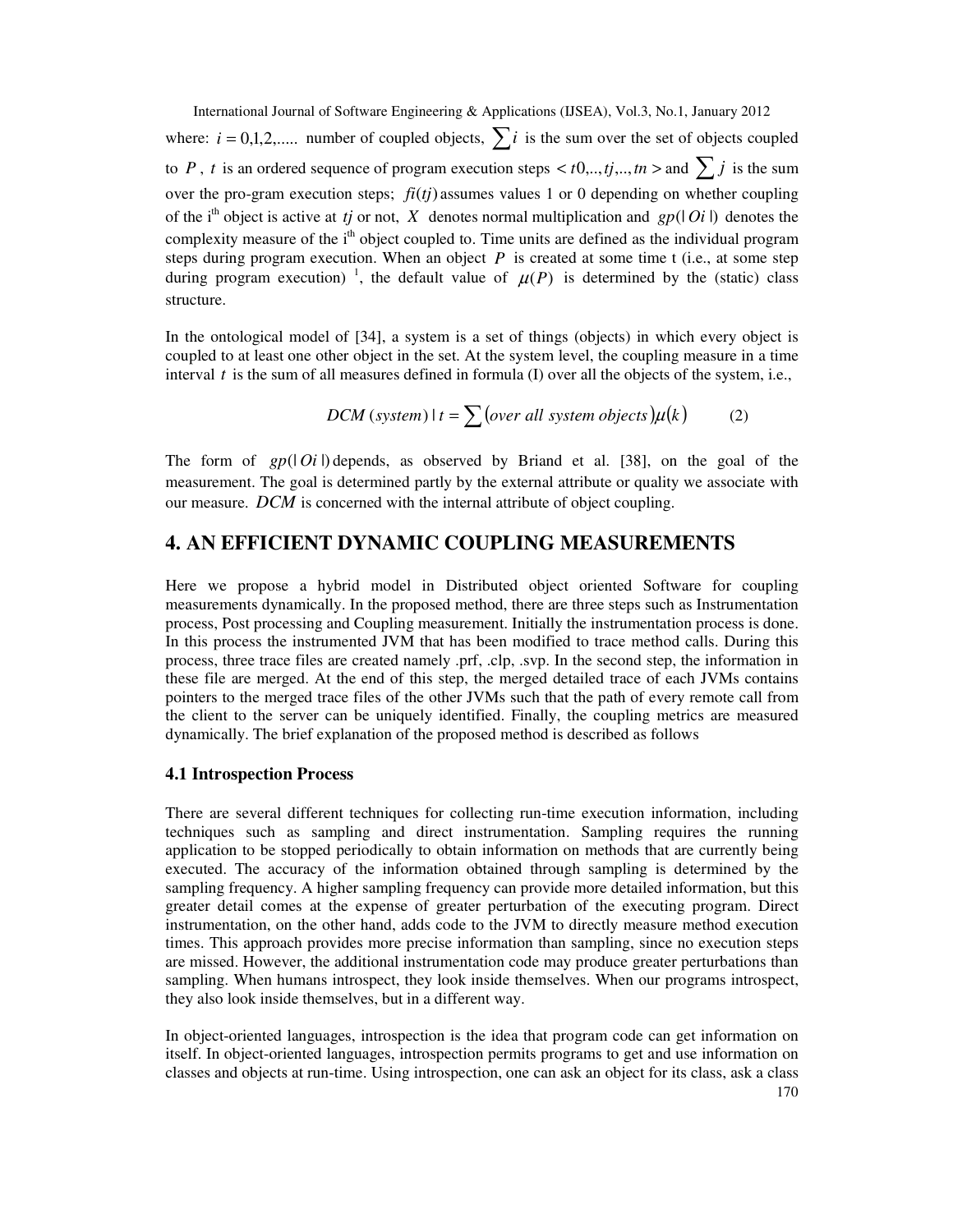International Journal of Software Engineering & Applications (IJSEA), Vol.3, No.1, January 2012 for its methods and constructors find out the details of those methods and constructors, and tell those methods to execute. Introspection is otherwise known as instrumentation process. The java class files are executed by instrumented JVM to generate the execution events. Introspection allows the main application to examine each of its plug-ins for the methods it supports and then call them when appropriate. Without introspection, it could not determine the names and parameter types of those methods. To minimize perturbation, the JVM was modified only to the extent necessary to generate enough trace information to visualize the execution call graph. Introspection procedure are:-

- 1. First we have to compile the source code.
- 2. Then use Reflection to retrieve data members and methods.

Finally maintain a Vector to store the retrieved information

# **4.2 Trace Events**

The trace generation module of the JVM is modified to record every invocation of a method using time stamps that show the start and end times of the method with microsecond resolution. As a Java program is executed by the instrumented JVM, three trace files are generated, i.e., .prf, .clp and .svp files.

#### **.prf file**

The .prf file contains detailed trace information that records call and return time stamps for every method executed. Invocations of the same method executed under different threads are distinguished from one another by their unique thread identifiers. The other two files record the client/server interaction, if any, that occurs on the JVM as the program is being executed.

### **.clp file**

The .clp file contains information about all of the outgoing RMI calls from the running JVM, i.e., identifying information for remote methods invoked by this JVM.

#### **.svp file**

The .svp file records information about all incoming RMI calls, i.e., all of the methods remotely invoked on this JVM by other JVMs. The .clp file is referred to as the client profile of remote methods for which the JVM acts as a client, and the .svp file is referred to as the server profile of remote methods for which the JVM acts as a server. Note that a server JVM may also execute client- type functions and a client JVM may also act as a server to other JVMs. The trace event algorithm for our proposed work is shown below,

```
For each c \in C For each m∈ Mc
      Let fem be the first line of the method 
        mn = mf & mt & ml
   End 
End
```
Fig. 1: Pseudo code for trace events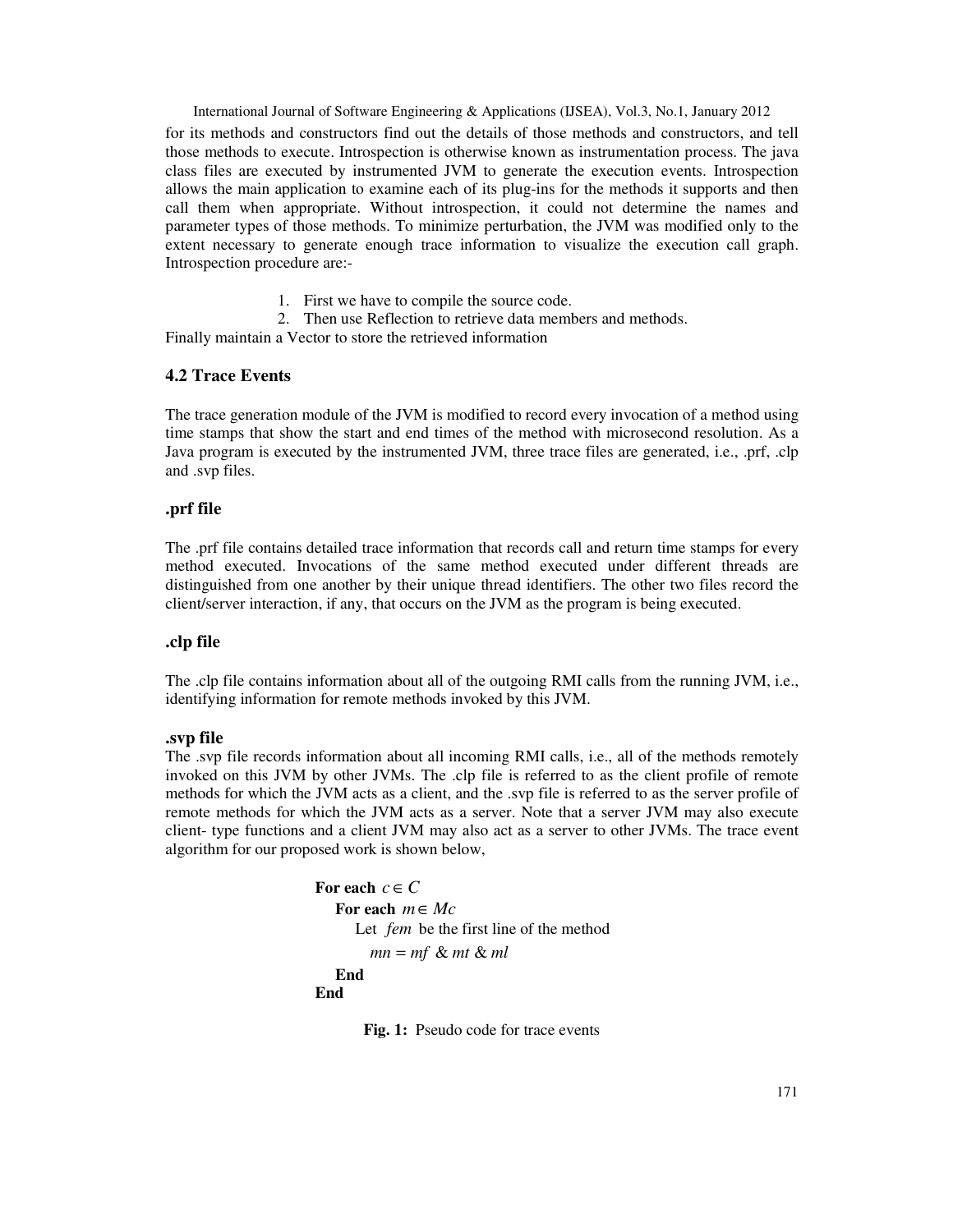International Journal of Software Engineering & Applications (IJSEA), Vol.3, No.1, January 2012 where, *mf* is Content of the method from beginning to the first line of the method and *ml* is Content of the method from second line to the last line of the method. *mt* is trace event statement to be added.  $\&$  is the append operator. The above procedure is iterated until all the classes have been processed.

The trace generation module of the JVM is modified to record every invocation of a method using time stamps that show the start and end times of the method with microsecond resolution. Additionally, a thread identifier is recorded to uniquely identify the thread executing the method. The profiling function creates a new trace record in a buffer for each method entry or exit event. For faster processing, the trace information is stored in main memory and written to external files only when the buffer overflows. Since disk operations are time consuming, it is important to minimize the number of rights to the external file. Since the number of methods called within a program can be quite large, and since each instance of a method generates a trace entry, the amount of trace data generated for a large application would be enormous. Filtering options are provided with the instrumented JVM to reduce the amount of trace data collected. The second filtering option specifies a list of classes to be traced. For this option, the class hierarchy of the object on which the current method is invoked is checked to see whether it belongs to any of the classes specified. If so, the method is traced. Otherwise, the method invocation is simply ignored.

Client/server traces generation. The Java remote method invocation (RMI) facility allows one JVM to execute a method on another JVM, which may be executing on a physically distributed processor. To match corresponding entries in the server and client profiles, the modified JVM also records the machine (JVM) names. On the client side, the server machine name on which the call was invoked is recorded. On the server side, the client machine name from which the call originated is also recorded. The client-side port number of the TCP/IP connection used for the remote call is recorded in both the server and the client profiles. The port number is needed to distinguish between remote calls made to the same server from different client JVMs residing on the same physical machine. The identifier of the thread that invoked the remote call is recorded on the client side in order to map the detailed trace entry of the remote method invocation to the corresponding client profile entry. Similarly, the identifier of the thread where the remote call is received is recorded on the server side. Finally, the time stamps the time at which the remote call was invoked on the client and the time at which the call was received on the server are also recorded.

### **4.3 Post processing**

The post processing step takes the detailed .prf profile of each JVM, along with the .clp and the .svp files, as input. The merge and tree generation sub steps process these input files to produce a dynamic execution tree for the desired client or server. The details of these steps are described in the following subsections.

### **4.4 Merge Step**

The main part of the merge process is to link client calls recorded in the client profile of a client JVM to the appropriate entry in the server profile of the remote server JVM where the method was actually executed. To see how the corresponding client- and server-side entries are matched, consider a simple scenario where there is one client JVM interacting with one server JVM. In a single-threaded application, multiple calls made from the client to the same remote object and method on the server can easily be matched using remote object and remote method identifiers recorded in the client- and server-profile entries. The entries with the same remote object and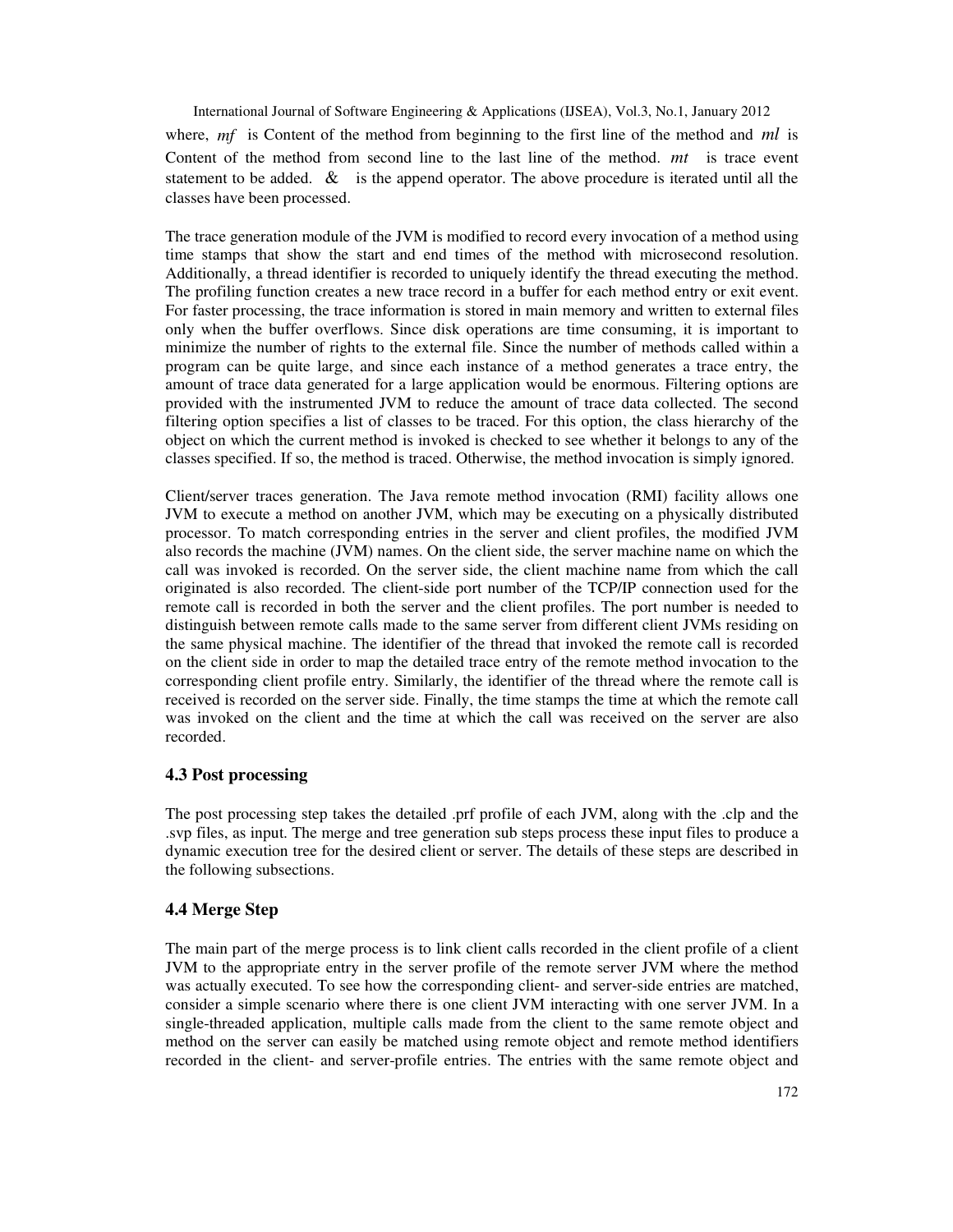International Journal of Software Engineering & Applications (IJSEA), Vol.3, No.1, January 2012 remote method identifiers on both sides can be aligned in chronological order and the entries matched in that order. Since the JVM is multithreaded, however, there could be a second call made to the server from the client through another thread before the first call even begins, if Java threads are mapped to different native threads in the JVM implementation. Thus, the second call may arrive at the server before the first one. The remote object and remote method identifiers are not sufficient to unambiguously link the appropriate calls in this case. Consequently, the port number of the TCP/IP connection is used to resolve this ambiguity.



Dynamic Coupling Measurement

#### **4.5 Dynamic Afferent Coupling**

Percentage of number of classes accessing the methods of a class at runtime to the total number of classes. It is defined [27] as

$$
DCa(C) = \frac{M}{N} \times 100\tag{3}
$$

Where  $M$  is the Number of classes invoking the methods of class C at runtime and  $N$  is the Total number of classes. Ca counts the number of classes accessing the methods of a class evaluated from the static code. This count can vary at runtime as there may be some method calls that are counted by Ca but are not executed at runtime. DCa takes account of this problem as it is calculated at runtime only.

#### **4.6. Estimating Dynamic Behavior**

Because of the increasing complexity of the systems, it is often hard for developers to clearly understand the behavior of the application. When the system is deployed and running and the performance goals are not met, it is difficult if not impossible to determine where problems are. Tracing a program is used to understand how the program executes and reveals the dynamic details of the design. After Events are added, the code along with the trace events is compiled and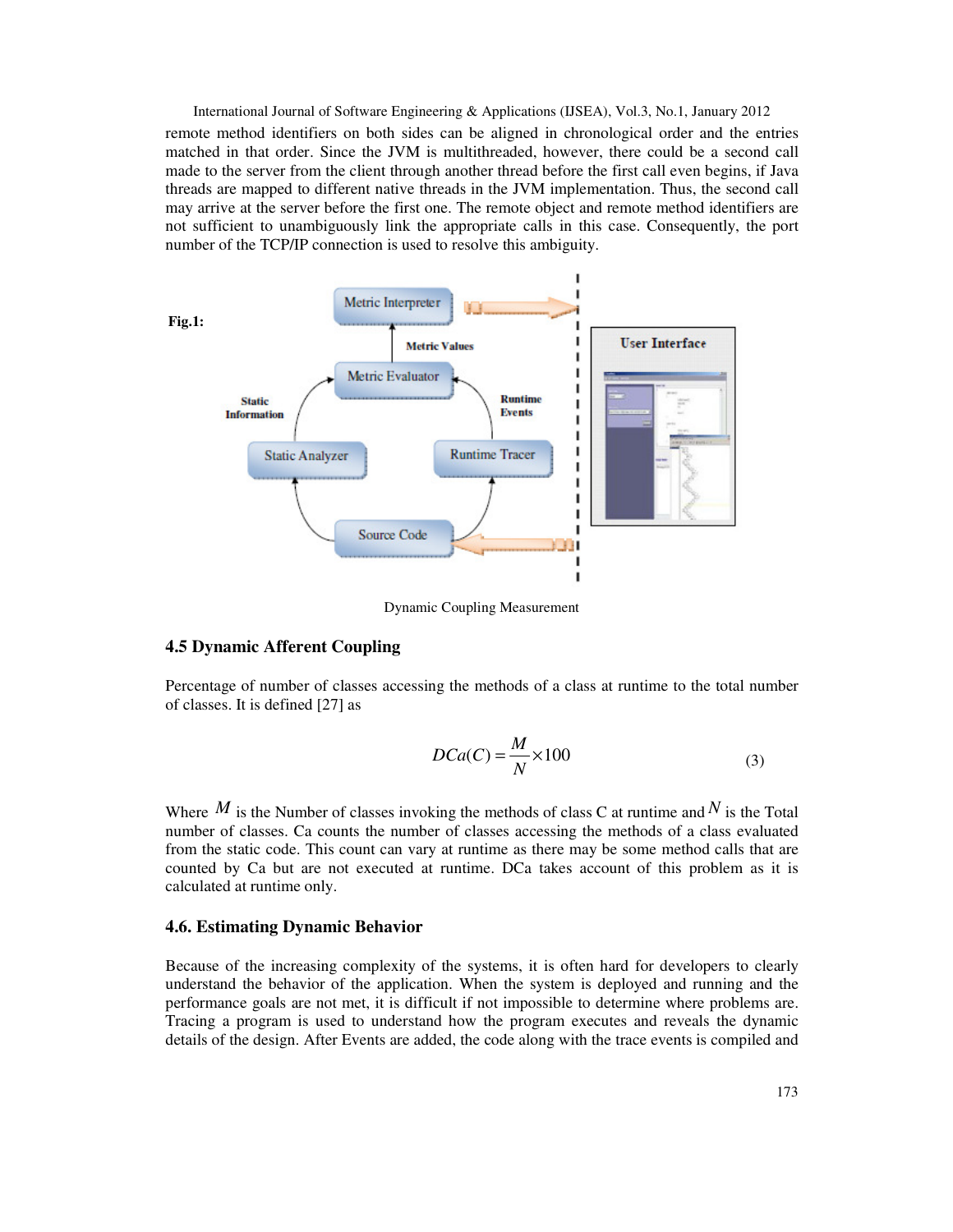International Journal of Software Engineering & Applications (IJSEA), Vol.3, No.1, January 2012 executed. During runtime, the actual function calls *Ma* are extracted based on the added trace events given by (1).

$$
Ma = M \bigcap Mt \tag{4}
$$

Dynamic metrics can be used as improving agents for static metrics by extracting the real time behavior of a software at runtime and taking the appropriate steps (such as eliminating a class that is never used at runtime). After the required changes made in the design phase, value of the static metric can be checked against a threshold value to decide whether there is a further need of dynamic analysis or not [29].

#### **4.7 Dynamic Coupling Measurement**

Software metrics are instruments or ways to measuring all the aspect of software product. These metrics are used throughout a software project to assist in estimation, quality control, productivity assessment, and project control. Object oriented software metrics focus on measurements that are applied to the class and other characteristics. These measurements convey the software engineer to the behavior of the software and how changes can be made that will reduce complexity and improve the continuing capability of the software. Object oriented software metric can be classified in two types static and dynamic. Static metrics are concerned with all the aspects of measuring by static analysis of software and dynamic metrics are concerned with all the measuring aspect of the software at run time. Major work done before, was focusing on static metric. Also some work has been done in the field of dynamic nature of the software measurements. But research in this area is demanding for more work.

The metrics available for coupling measurement belong to two major categories i.e. static and dynamic. Static metrics that are applied to the design/source code can only measure the expected coupling behavior of object-oriented software and not the actual behavior. This is because the behavior of a software application is not only influenced by the complexity but also by the operational or runtime environment of the source code [31]. Dynamic metrics on the other hand can capture the actual coupling behavior as they are evaluated from data collected during runtime. A metric should measure an aspect of a program that can only be obtained by actually executing it. The dynamic nature of a metric makes it unaffected by the addition of unexecuted code to the program; because code that is never executed will obviously never contribute to the measured value.

Dynamic metrics demonstrate the actual behavior of software at runtime in comparison to the static metrics that provide an idea of the actual behavior. Dynamic metrics can be defined as the metrics used to measure the internal quality attributes of object-oriented systems by working on the information gathered from the runtime behavioral analysis of such systems. There are just a few dynamic coupling metrics proposed till date [30, 28, 31, 32, 33]. Dynamic coupling measures were introduced as a refinement to existing coupling measures due to gaps in addressing polymorphism, dynamic binding, and the presence of unused code by static structural coupling measures [25]. After estimating the dynamic behavior, we have to filter out the dynamic function calls from the source code by using the eqn. (2). And then the new set of codes with *Ma* is generated.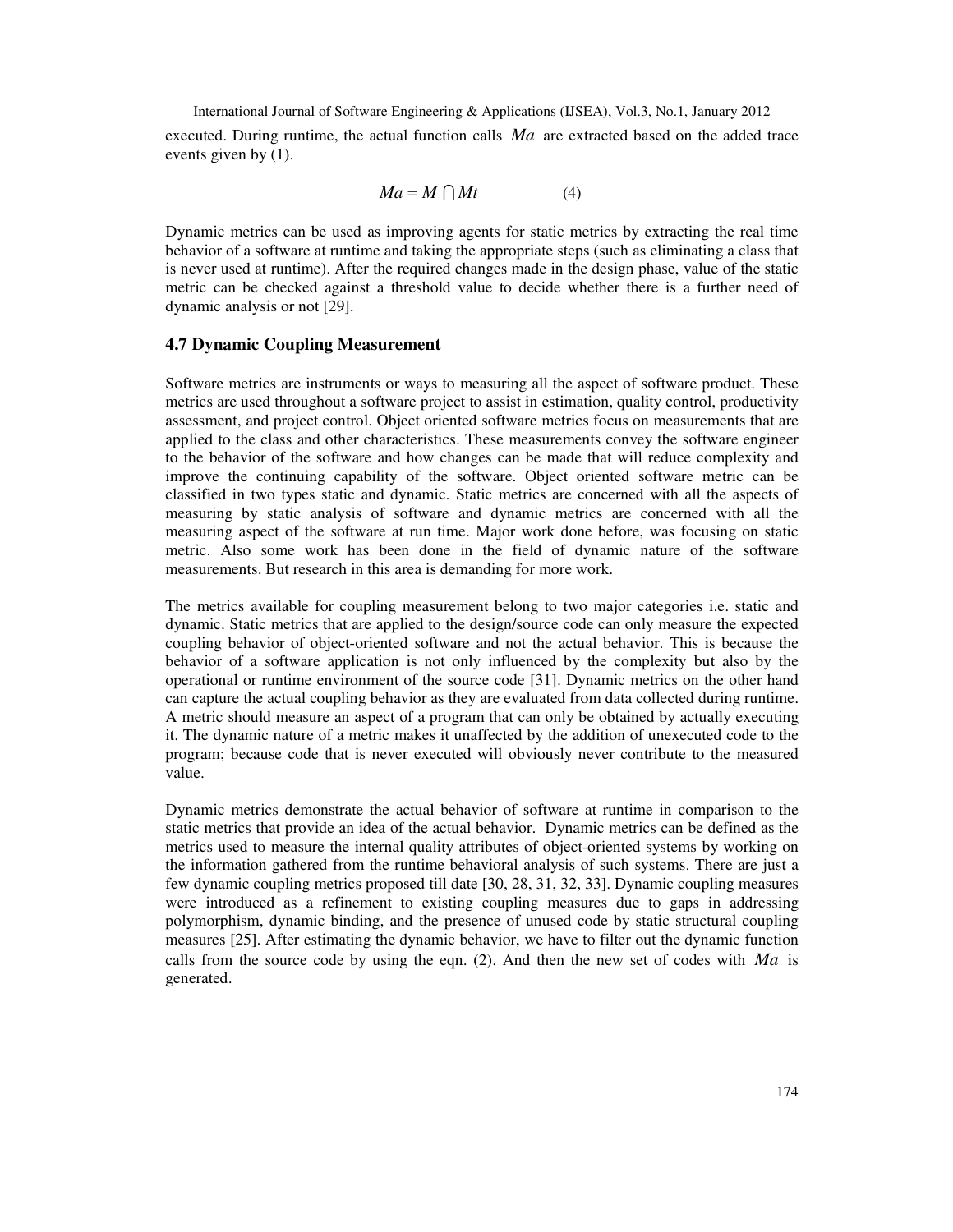# **5. EXPERIMENTAL RESULTS**

The coupling metrics for Distributed Object Oriented System, which is proposed in this paper, was implemented in the working platform of JAVA (version JDK 1.6). The results obtained from the proposed method are described as follows.

| <b>Select Directry</b> | ckage\DynamicCode\DynamicCode |
|------------------------|-------------------------------|
|                        |                               |
| <b>Browse</b>          | <b>Monitor</b>                |
| Generate               | <b>Measure Coupling</b>       |

**Fig. 2:** Initial screen obtained in the proposed system

When we execute the proposed method, the initial screen obtained which is described in Fig. 2. In this, the browse button is used to select the package. In Fig.3, the instrumentation process is described.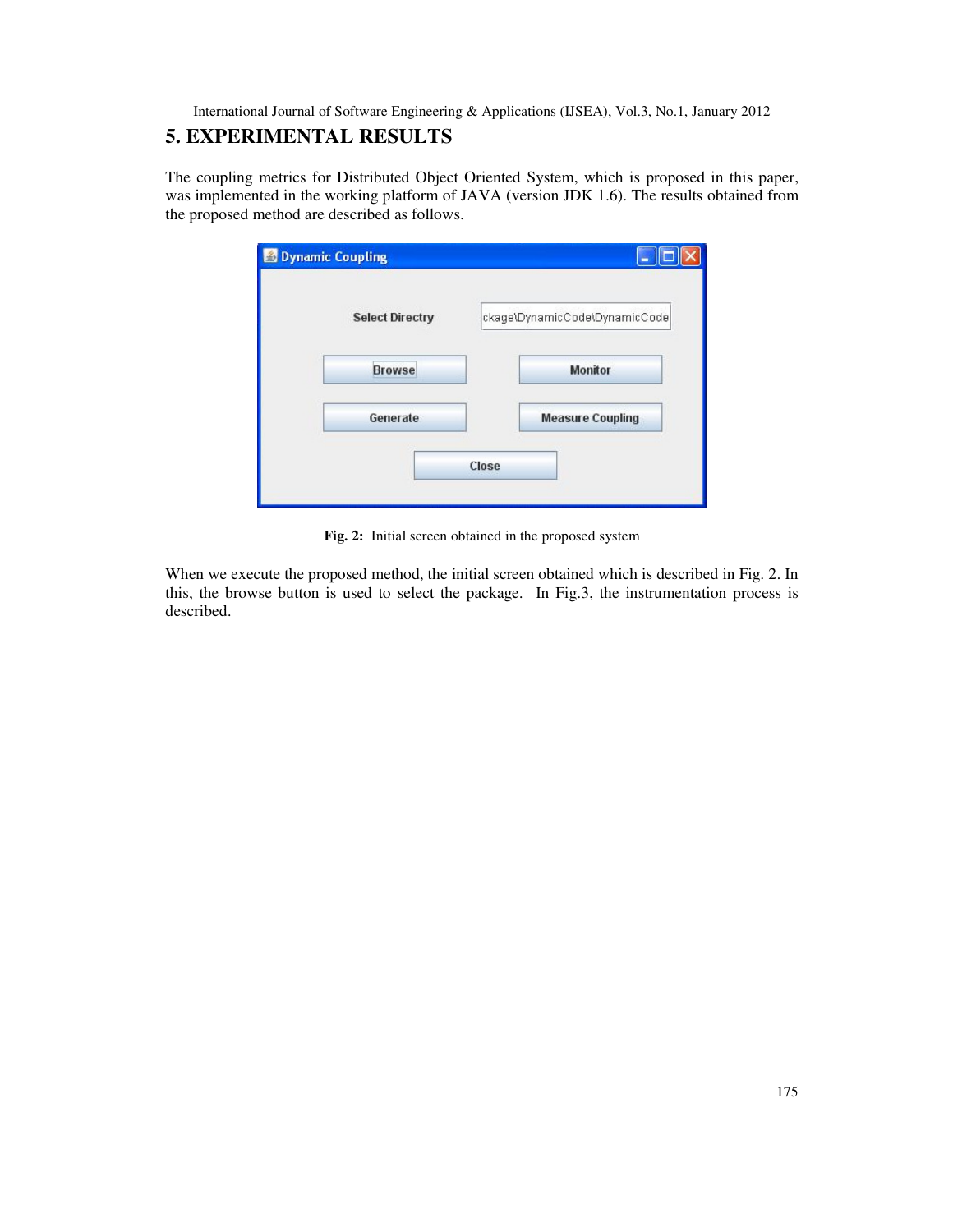| <b>S</b> Dynamic Coupling                                                                                       |                                                      |                               |
|-----------------------------------------------------------------------------------------------------------------|------------------------------------------------------|-------------------------------|
|                                                                                                                 | <b>Select Directry</b>                               | ckage\DynamicCode\DynamicCode |
|                                                                                                                 | <b>Browse</b>                                        | <b>Monitor</b>                |
| <b>S</b> Open<br>Look In:                                                                                       | Distributed Dynamic coupling                         | GĪ<br>$\blacktriangledown$    |
| build<br>dist<br>jdassinfo<br>Inbproject<br><b>New Folder</b><br>$\overline{\phantom{a}}$ src<br>$\exists$ test | TestPackage                                          |                               |
| <b>File Name:</b><br><b>Files of Type:</b>                                                                      | D:\Distributed_Dynamic_co.ipling<br><b>All Files</b> | $\overline{\phantom{a}}$      |
|                                                                                                                 |                                                      | Cancel<br>Open                |

**Fig. 3:** The sample output obtained in the Instrumentation process.



**Fig.4:** The static coupling measurements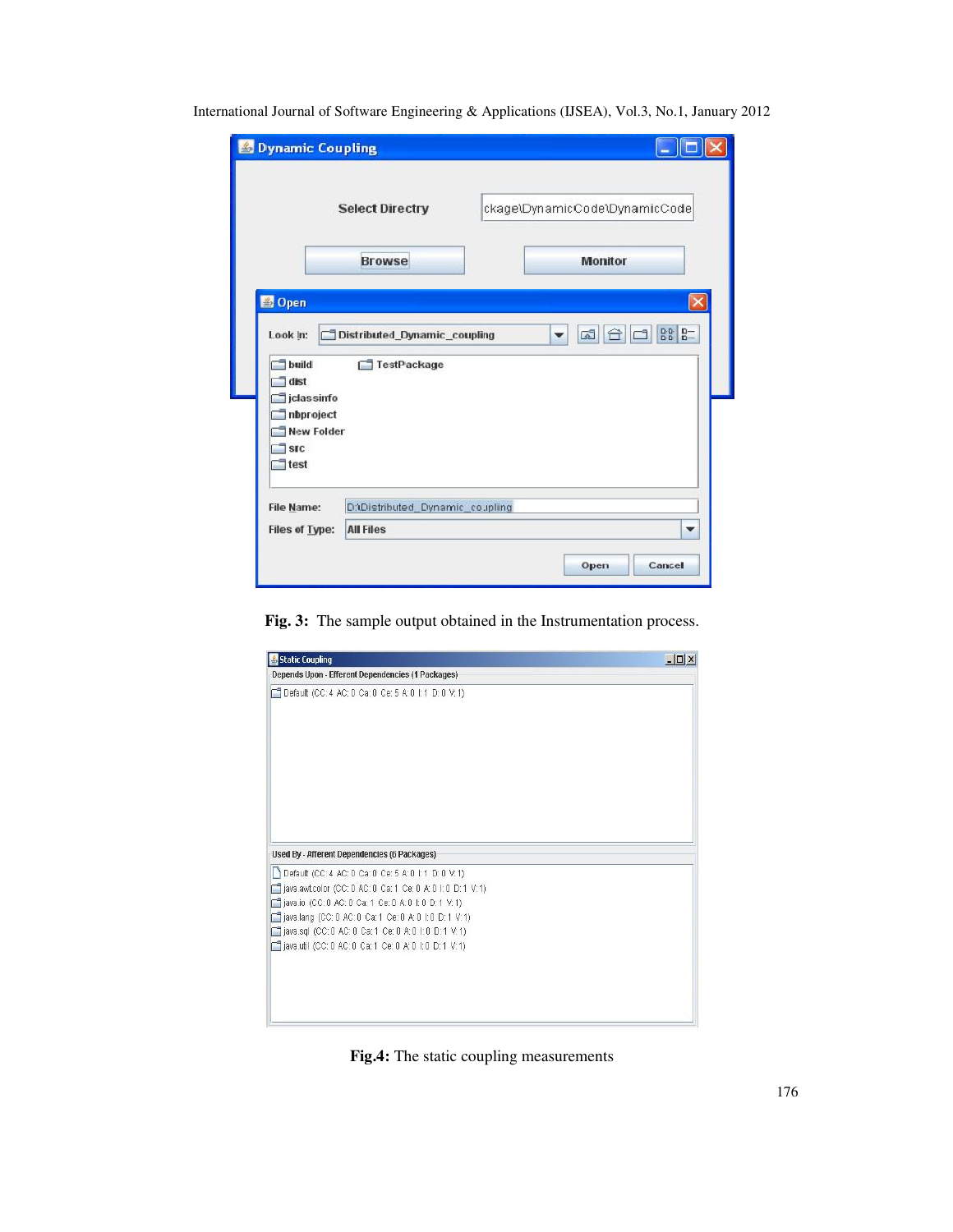

**Fig.5:** The dynamic coupling measurements

These figures show, the number of packages used in both static and dynamic coupling. In this, the packages are used by both client and servers.

# **6. CONCLUSION**

In this paper, we have proposed a new approach to the computation of dynamic coupling measures in DOO systems by introspection and adding trace events into methods. First, we provide formal, operational definitions of coupling measures and analysis. We propose dynamic coupling measures for distributed object-oriented systems i.e., coupling measurement on both clients and server dynamically. We described the classification of dynamic coupling measures. The motivation for those measures is to complement existing measures that are based on static analysis by actually measuring coupling at runtime in the hope of obtaining better decision and prediction models because we account precisely for inheritance, polymorphism and dynamic binding. Admittedly, many other applications of dynamic coupling measures can be envisaged. However, investigating change proneness was used here to gather initial but tangible evidence of the practical interest of such measures. Finally we propose our dynamic coupling measurement techniques which involve Introspection Procedure, Adding trace events into methods of all classes and Predicting Dynamic Behavior while running the source code. The source code is filtered to arrive the Actual Runtime used Source Code which is then given for any standard coupling technique to get the Dynamic Coupling.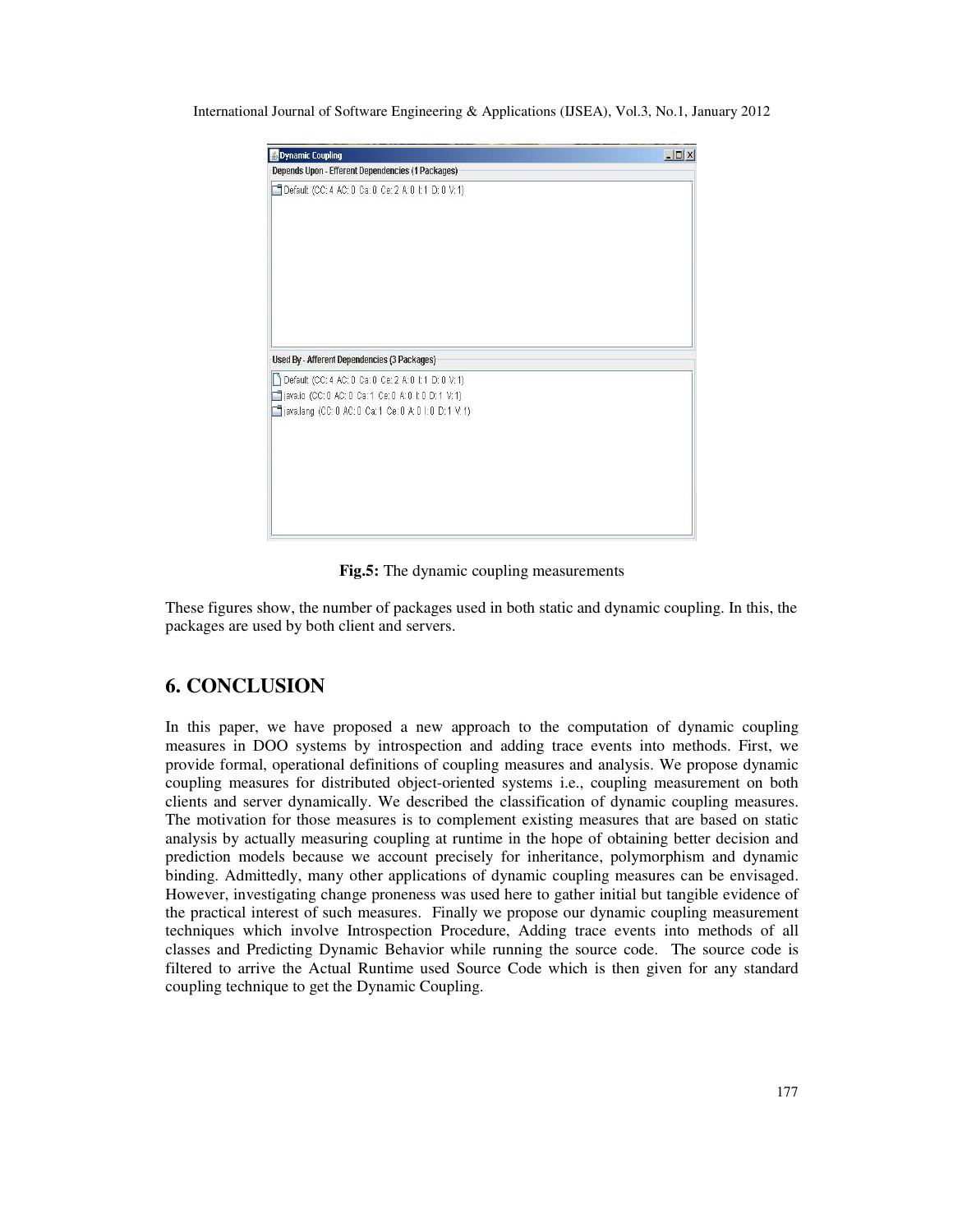### **REFERENCES**

- [1] David Kung, Jerry Gao, Pei Hsia, Yasufumi Toyoshima, Chris Chen, Young-Si Kim, and Young-Kee Song, "Developing an Object-Oriented Software Testing and Maintenance Environment", Communications of the ACM, Vol. 38, No. 10, pp.75-87, oct.1995.
- [2] J. Rumbaugh, M. Blaha, W. Premerlani, F. Eddy and W. Lorenson, "Object-Oriented Modeling and Design", Prentice Hall, 1991.
- [3] I .Graham, "Object-Oriented Methods" Addison-Wesley, 1994.
- [4] Alan C. Y. Wong, Samuel T chanson, S. C. Cheung and Holger Fuchs, "A Framework for Distributed Object-Oriented Testing", In Proceedings of the IFIP TC6 WG6.1 Joint International Conference on Formal Description Techniques for Distributed Systems and Communication Protocols (FORTEX) and Protocol Specification, Testing and Verification (PSTV XVII), pp.1-22, 1997.
- [5] L. Lamport and N. Lynch, "Distributed Computing: models and methods", Handbook of theoretical Computer science, pp.1157-1199, Elseiver Science, 1990.
- [6] Safwat H. Hamad, Reda A. Ammar, Mohammed E. Khalifa and Ayman El-Dessouky, "A Multi step Approach for Restructuring and Mapping Distributed Object-Oriented Software onto a Multiprocessor System", In proc. of the INFOS2008, March 27-29, 2008 Cairo-Egypt, pp.PAR19- PAR23, 2008.
- [7] N. Koziris, M. Romesis, P. Tsanakas and G. Papakonstantinou, "An Efficient Algorithm for the Physical Mapping of Clustered Task Graphs onto Multiprocessor Architectures", In Proceedings of the 8th EuroPDP, pp. 406-413, Jan.2000.
- [8] R. S. Chin and S. T. Chanson, "Distributed Object-based programming systems", ACM Computing Surveys, Vol.23, No.1, pp.91-124, 1991.
- [9] C. Atkinson, "Object-Oriented Reuse, Concurrency and Distribution: an Ada-based approach", Addisson-Wesley, 1991.
- [10] T. W. Ryan, "Distributed object technology: concepts and applications", Prentice Hall, 1997.
- [11] Mandeep Kaur, Parul Batra & Akhil Khare, "Static Analysis And Run-Time Coupling Metrics", International Journal of Information Technology and Knowledge Management, Volume 3, No. 2, pp. 707-710, 2010.
- [12] Arisholm E., Briand L. C., and Foyen A., "Dynamic coupling measurement for object-oriented software", In proc. of the IEEE Transactions on Software Engineering, vol. 30, no. 8, pp. 491-506, Aug.2004.
- [13] Aynur Abdurazik, "Coupling-Based Analysis Of Object-Oriented Software", A Dissertation Submitted to the Graduate Faculty of George Mason University, pp.1-247, 2007.
- [14] Yin Liu and Ana Milanova, "Static Analysis for Dynamic Coupling Measures", In Proc. of the 2006 conference of the Center for research (CASCON '06), pp.1-12, 2006.
- [15] A. Kavitha and Dr. A. Shanmugam, "Dynamic Coupling Measurement of Object Oriented Software Using Trace Events", In proc. of the 6th International Symposium of Applied Machine Intelligence and Informatics, 2008 (SAMI 2008), pp. 255-259, Jan. Applied Machine Intelligence and Informatics, 2008 2008.
- [16] Kai Qian, Jigang Liu and Frank Tsui," Decoupling Metrics for Services Composition", In Proc. of the 5th IEEE/ACIS International Conference on Computer and Information Science and 1st IEEE/ACIS International Workshop on Component-Based Software<br>Engineering, Software Architecture and Reuse (ICIS-<br>COMSAR 2006), pp.44-47,2006. Engineering, Software Architecture and Reuse (ICIS-
- [17] Benjamin A. Allan, Robert Armstrong, David E. Bernholdt , Felipe Bertr, Kenneth Chiu , Tamara L. Dahlgren , Kostadin Damevski , Wael R. Elwasif , Thomas G. W. Epperly , Madhusudhan Govindaraju , Daniel S. Katz , James A. Kohl , Manoj Krishnan , Gary Kumfert , J. Walter Larson , Sophia Lefantzi , Michael J. Lewis , Allen D. Malony , Lois C. McInnes , Jarek Nieplocha , Boyana Norris , Steven G. Parker , Jaideep Ray , Sameer Shende , Theresa L. Windus and Shujia Zhou, " A Component Architecture for High-Performance Scientific Computing", Intl. J. High-Perf. Computing Appl., Vol.20, No. 2, pp. 163-202, 2006.
- [18] Liguo Yu," Understanding component co-evolution with a study on Linux", Journal of Empirical Software Engineering Archive, Vol. 12, No. 2, pp.123-141, Apr. 2007.
- [19] Safwat H. Hamad, Reda A. Ammar, Mohammed E. Khalifa and Ayman El-Dessouky,"A Multistep Approach for Restructuring and Mapping Distributed Object-Oriented Software onto a